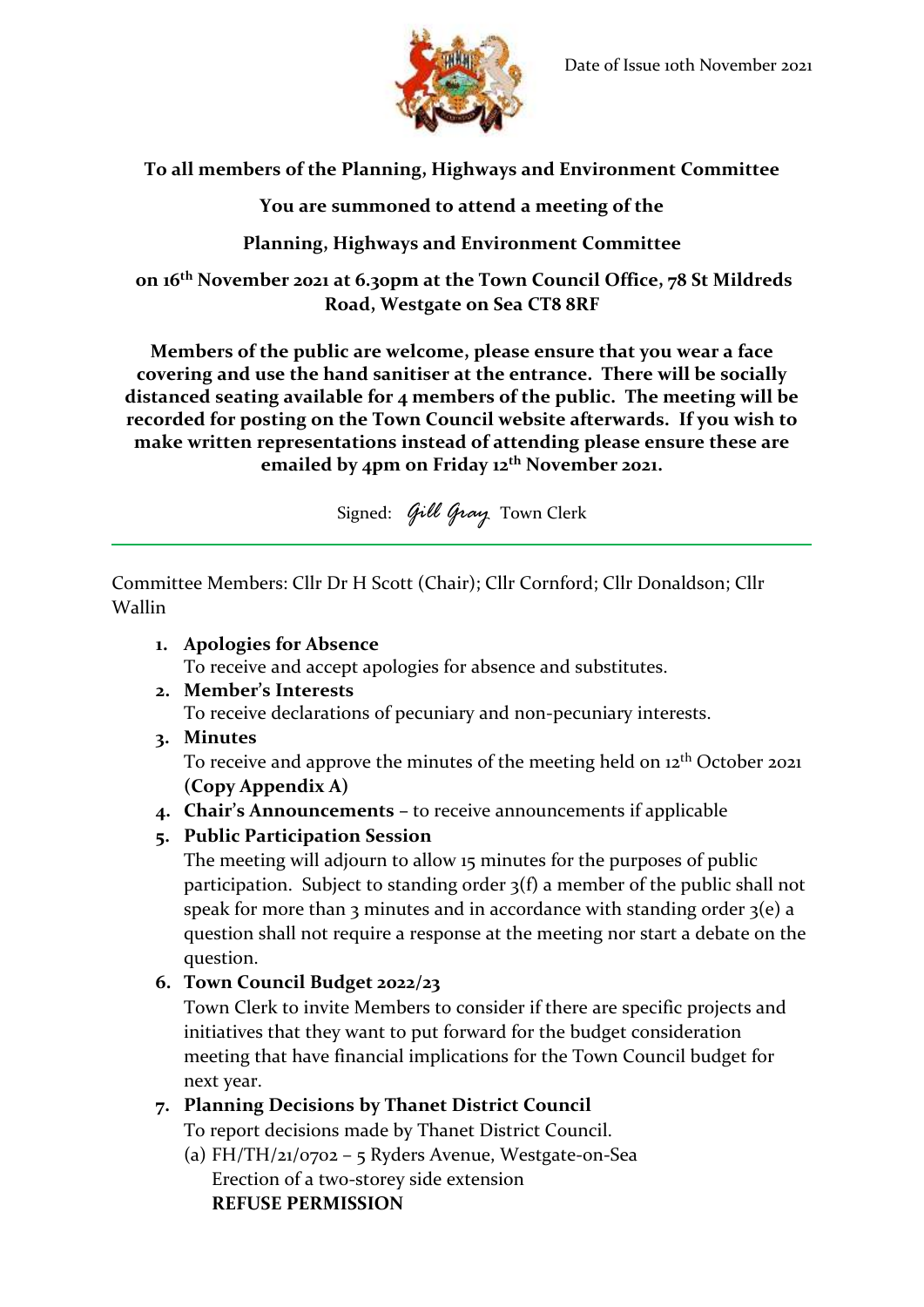(b)  $F/TH/21/1281 - 43$  Belmont Road, Westgate-on-Sea

Variation of condition two of planning permission F/TH/09/0501 for the erection of a two-storey dwelling with associated access and parking to allow the erection of a 1.8m high close boarded fence around the car parking space immediately to the rear of the garden in order to increase the size of the existing garden.

#### **GRANT PERMISSION**

(c) FH/TH/21/1250 – Old Coastguards, 2 Westgate Bay Avenue Westgate on Sea

Erection of single storey rear extension together with single roof light to attic/store space to the rear roof pitch and mini ramp to aid with access to new rear extension.

#### **GRANT PERMISSION**

(d) FH/TH/21/1379 – 61 Sea Road, Westgate-on-Sea Erection of a single storey rear extension with covered loggia following demolition of existing sheds. **GRANT PERMISSION**

# (e) L/TH/21/1380 – 61 Sea Road, Westgate-on-Sea Application for listed building consent for the erection of single storey rear extension with covered loggia

#### **REFUSE PERMISSION**

## **8. Significant Previous Approved and Awaiting Approval Planning Applications Update**

- a) Members to discuss the implications for the community for significant planning applications that have been granted permission: FH/TH/21/1379 -61 Sea Road and Listed Building Consent refused
- b) Members to discuss any necessary actions that are ongoing from previous significant planning applications that await approval.

## **9. Appeal – AJ's Hair Salon, 27 Station Road, Westgate-on-Sea – F/TH/21/0040**

27 Station Road, Westgate-on-Sea – Appeal lodged against the District Council's refusal of planning permission for erection of two storey dwelling following demolition of existing single storey building. Application discussed at February 2021 PH&E committee meeting and application supported**,** design in keeping and reinforcing the heritage aspect for the Town.

#### **10. Planning Applications for consultation**

- (a) F/TH/21/1489– 11A Ethelbert Square, Westgate-on-Sea Retrospective application for the change of use from Financial Services (Use Class E) to Tattoo Studio (Sui Generis).
- (b) FH/TH/21/1491 232 Canterbury Road, Westgate-on-Sea Extension of width of existing dropped kerb.
- (c) FH/TH/21/1543 8 Golden Close, Westgate-on-Sea Erection of a single storey side and rear extension with roof lantern, together with installation of 4No. rooflights to first floor rear elevation to facilitate loft conversion and alterations to fenestration.